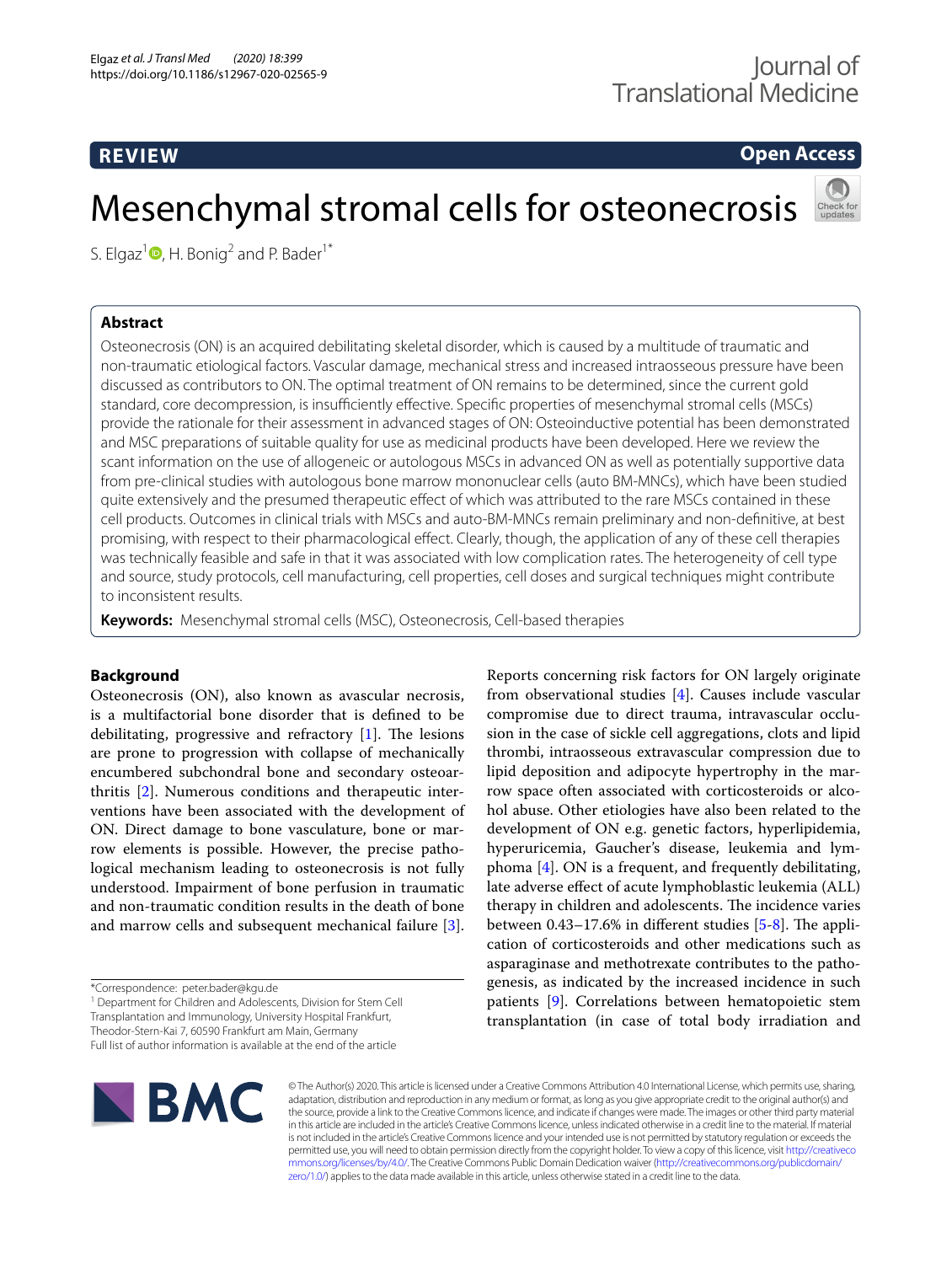chronic graft-versus-host disease (GvHD)) and the development of ON are previously described [\[10](#page-7-7)].

ON most frequently develops in the femoral head, likely due to its particularly precarious blood supply; it may also afect the knee, shoulder, elbow and ankle. Where it afects long bones, it occurs predominantly in epiphyses or metaphyses, not infrequently bilaterally. Primarily, the type of treatment should be performed according to presumed etiology. The main therapeutic approaches contain nonsurgical modalities (e.g. anticoagulants, bisphosphonates, statins, vasodilators, hyperbaric oxygenation, extracorporeal shock wave therapy, (single) pulsed electromagnetic felds), joint preserving procedures and joint replacement [\[11\]](#page-7-8).

Over the last three decades, increasing level of interest in the application of cell-based therapies in the treatment of ON has been noted. Compared with conventional core decompression (CD) alone improved femoral head survival in recipients of cell-based therapies has been reported  $[1, 12-14]$  $[1, 12-14]$  $[1, 12-14]$  $[1, 12-14]$  $[1, 12-14]$  $[1, 12-14]$ . The apparently pathogenically distinct entity of bisphosphonate-related osteonecrosis of the jaw **(**BRONJ) is explicitly not considered in this review, which focusses instead on the avascular ON associated with acute leukemia and hematopoietic stem cell transplantation. Herein, we summarize and weight the clinical evidence for application of MSCs in the treatment of ON.

## **Pathogenesis of ON**

Several contributors such as neural, humoral and hormonal factors infuence the blood supply to the bone. The interruption of blood circulation leads to ischemia of the dependent area, resulting in demineralization and trabecular thinning. Local ischemia may arise from trauma (fracture) or microtrauma [[15\]](#page-7-11). Two main variants, local and systemic ON are distinguished. Local ON is the consequence of focal trauma, while systemic ON is characterized by multifocal epiphyseal necrosis or bone infarction and is due to more global events [\[15\]](#page-7-11).

The ultimate pathogenesis of ON remains an area of controversy. Two basic principles concerning the pathogenesis have been proposed: hypoperfusion of lamellar bone and direct injury of osteocytes and osteoblasts [\[16](#page-8-0)]. The causes of hypoperfusion comprise vascular malformation, vasculitis, coagulapathies, hemoglobinopathies, myeloproliferative disorders, air embolism, decompression disease, and trauma. Direct toxic damage arises from alcohol or corticosteroid intake, lipid disorders or specifc chemotherapeutic agents.

Fundamentally, a distinction is made between intravascular embolism, increased intraosseous pressure and direct blood vessel injury [[10,](#page-7-7) [15\]](#page-7-11). Circulating lipids, sickle cells, nitrogen bubbles or focal clotting induce microemboli and intravascular coagulation. This results in cell damage and bone marrow edema. Extraluminal obliteration is a consequence of elevated intraosseous pressure, intramedullary bleeding or lipid accumulation, nitrogen bubbles (caisson disease), osteocyte lipid hypertrophy and proliferation of histiocytes in overload disorders (Gaucher's disease)  $[10, 15]$  $[10, 15]$  $[10, 15]$  $[10, 15]$  $[10, 15]$ . The inelasticity of bone results in intraosseous compartment syndrome, reduced blood fow in the bone marrow and disturbance of bone hemostasis. Additionally, damage in the endothelial and smooth muscle cells of supplying blood vessels promote stasis and ischemia [\[10\]](#page-7-7).

Increased apoptosis of osteocytes, lipid accumulation in osteoblasts and osteocytes lead to defcient bone repair [[17,](#page-8-1) [18](#page-8-2)]. In this setting, osteoblast diferentiation from mesenchymal progenitor cells is also disturbed. Rather than the necrosis itself, the repair process and particularly the resorptive component lead to structural disintegrity and subchondral fracture [\[4\]](#page-7-3).

The microenvironment, i.e. bone cells (osteoblasts, osteocytes), bone-resident hematopoietic cells, especially specialized macrophage populations, blood vessels, pericytes and endothelial cells, extracellular matrix and mediators secreted by the cocktail of these cells, in ON is disturbed in many respects; while the primary insult appears to be vascular, the resulting ischemia appears to be the dominant cause of all subsequent alterations of bone cells and their microenvironment. Restoration of oxygenation appears to be able to revert much of the damage. Osteonecrotic bone is a severely hypoxic tissue [\[19](#page-8-3)]. Underperfusion and, correspondingly, hypoxia are confrmed by metabolic analyses of synovial fuid of ON in canines, where low glucose and high lactate were found, evidencing predominance of anaerobic glycolysis [[20\]](#page-8-4). In pre-clinical studies, direct evidence of hypoxia and of hypoxia response genes was provided. While ischemia is a consequence of an up-stream vascular pathology, the cell death associated with ON is likely a signifcant part due to hypoxia [\[21](#page-8-5)]. Ciapetti et al. showed that proliferation and colony-forming ability were enhanced in hypoxia-exposed MSCs; besides, the expression of alkaline phosphatase, Type I collagen and osteocalcin was increased under hypoxia  $[19]$  $[19]$ . These fndings suggest that MSCs of patients with ON (ON MSCs) can proliferate and diferentiate in the hypoxic area. Adipogenesis seems to be intensifed in ON MSCs [[22\]](#page-8-6). Cellular mechanisms of protection against lipotoxicity, such as stearyl-coenzyme A desaturase 1 and carnitine palmitoyl transferase 1 expression are dysregulated in ON MSC; moreover, palmitate-induced interleukin (IL)-6 and IL-8 secretion is higher in ON MSC [\[22](#page-8-6)]. Dissection of the Wnt pathways showed higher GSK3ß expression in ON MSC. Other mediators of the Wnt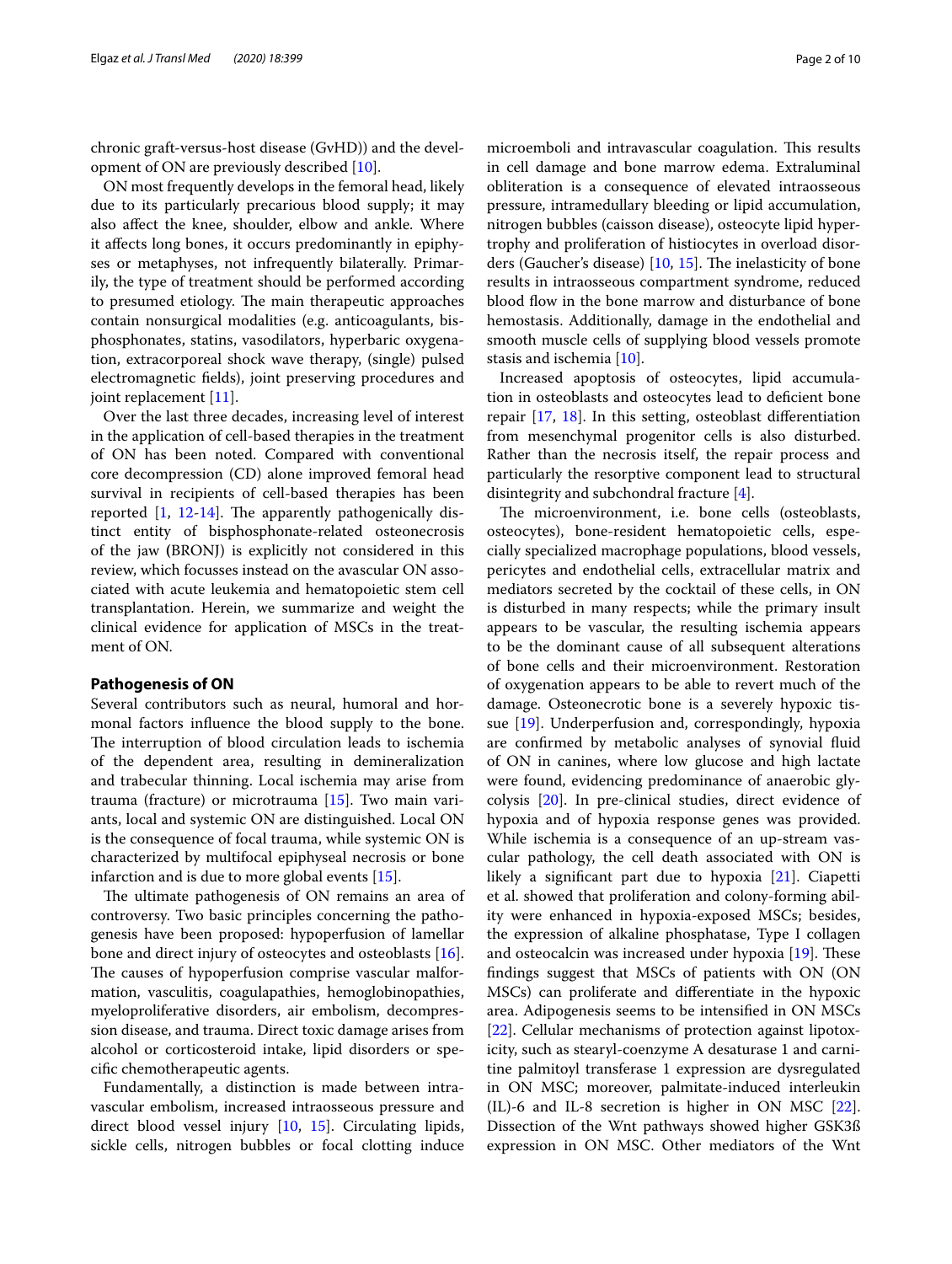signaling pathway, including runx2 und ß-catenin, exhibit downregulation in ON MSC [[23](#page-8-7)]. Emerging evidence suggests that acquired pathological changes in the bone microenvironment trigger or exacerbate ON. Specifcally, cell therapy with MSCs may contribute to their correction by promoting angiogenesis, thus improving oxygen supply to bone and bone marrow, one of the proposed causal pathomechanisms of ON.

In case of trauma, fracture or dislocation can damage extraosseous blood vessels, resulting in ischemia and bone necrosis of the adjacent area. In patients with ALL, leukemia itself may contribute to ON formation due to bone-resorbing efects of lymphoblasts [[10\]](#page-7-7). Evidence for genetic factors in some forms of ON has been reported, e.g. protective efect of multidrug resistance gene in renal transplant patients or ADH2\*1 allele of hepatic alcohol dehydrogenase in alcohol abuse [[24\]](#page-8-8). Collagen gene variants were identifed in hereditary ON of the femoral head indicating a certain relationship of this entity with the collagen defciency syndrome osteogenesis imperfecta [[15\]](#page-7-11).

ON usually is detected 1–6 months after exposure to a risk factor. If located in proximity to joints, ON predisposes to subchondral fracture with collapse of the necrotic segment of the epiphysis; arthritis necessitating joint replacement often ensues  $[15]$ . The correlation between triglyceride levels and risk of ON, demonstrated by studies with lipid-lowering agents, underscores the imputed role of fatty degeneration of bone vasculature in ON [\[25\]](#page-8-9). Wang et al. presented in a rabbit model that in steroid-induced ON of the femoral head the adipose diferentiation of MSCs was promoted at the expense of osteogenic diferentiation [\[26](#page-8-10)].

# **Biological properties and efects of MSCs in bone regeneration**

MSCs represent a heterogeneous population of multipotent progenitor cells with variable proliferative, differentiation, immunoregulatory and immunosuppressive potential and which are capable of forming colonyforming fbroblasts [\[27,](#page-8-11) [28\]](#page-8-12). In the end of 1960s, Alexander Friedenstein and colleagues' pioneering work discovered MSCs, since then these cells have attracted considerable scientifc interest [\[29](#page-8-13)]. In 2006, the International Society for Cellular Therapy (ISCT) published a position paper concerning minimal criteria for defning multipotent mesenchymal stromal cells  $[30]$  $[30]$ . The following criteria were determined at the time: plastic adherence; expression of CD105, CD73, negativity for CD45, CD34, CD14, CD11b, CD19, HLA-DR, and trilineage diferentiation potential in osteoblasts, adipocytes and chondroblasts. Of note, this is the phenotype of fetal calf serum-expanded MSCs in two-dimensional cultures; recent advances in MSC propagation challenge several of these criteria. Besides this, MSCs show a high propensity for ex vivo expansion, which facilitates their ex vivo generation for medicinal purposes. In the beginning, MSCs were isolated from bone marrow, subsequently also from other tissues. They have been identified in postnatal and adult tissues; their frequency declines with age [[31\]](#page-8-15).

As therapeutic cells in vivo, MSCs show anti-infammatory and regenerative efects by secretion of molecules [[32\]](#page-8-16). Uniquely for a medicinal product, MSCs apparently respond to damage signals with secretion of tissue-specifc factors, e.g. responds to infammation with anti-infammatory mediators, to vascular damage with angiogenic factors, etc. In ON one would envision therapeutic benefts from signals supporting vascular repair, bone regeneration or protection of bone cells from cell death. The aforementioned concepts are the very highlevel summary of a vast body of experimental research, which has provided the rationale for clinical translation. Thus, numerous clinical trials are currently ongoing for MSCs or MSC-containing cell preparations. The application of MSCs or MSC-containing cell preparations has been accomplished in cardiovascular disease, bone regeneration and GvHD after hematopoietic stem cell transplantation  $[14, 33-36]$  $[14, 33-36]$  $[14, 33-36]$  $[14, 33-36]$  $[14, 33-36]$ . The furthest advanced towards routine clinical application is treatment of therapy refractory acute GvHD. In a large number of clinical trials or case series MSCs have been investigated as novel cellular therapy in acute GvHD [\[34](#page-8-19), [37](#page-8-20)-[44\]](#page-8-21). Encouraging results in this feld up to over 80% overall response rate have been reported [\[37,](#page-8-20) [45](#page-8-22)].

It is furthermore known that MSCs regulate osteogenesis and osteclastogenesis by the release of multiple soluble factors such as cytokines (interleukin (IL)-1β, IL-6, IL-11, osteoprotegerin (OPG)), chemokines (RANKL), growth factors (LIF, FGF-2, M-CSF, PDGF, TGF- β) and others (PGE2, DKK-1, Wnt 2,4,5,11,16) [\[31\]](#page-8-15). Autocrine and/or paracrine pathways regulate the diferentiation of osteoclasts. Osteoblasts also infuence the myelopoietic and hematopoietic process by releasing multiple factors. A recent study conducted by Abe et al. revealed that mouse bone marrow-derived MSCs suppress osteoclast diferentiation by inhibiting the expression of receptor activator of NF-κB (RANK), colony stimulating factor 1 receptor (CSF1R), NF-κB and nuclear factor of activated T-cell cytoplasmic 1 (NFATc1); whereas the expression of OPG appeared to be involved in the inhibition of osteoclast diferentiation [\[46](#page-8-23)].

The predicted capacity of MSCs for in vivo bone formation was initially confrmed in the pioneering study of Horwitz et al. [\[47](#page-8-24)]. Six children with severe osteogenesis imperfecta (OI) underwent allogeneic bone marrow transplantation. Each patient received two infusions of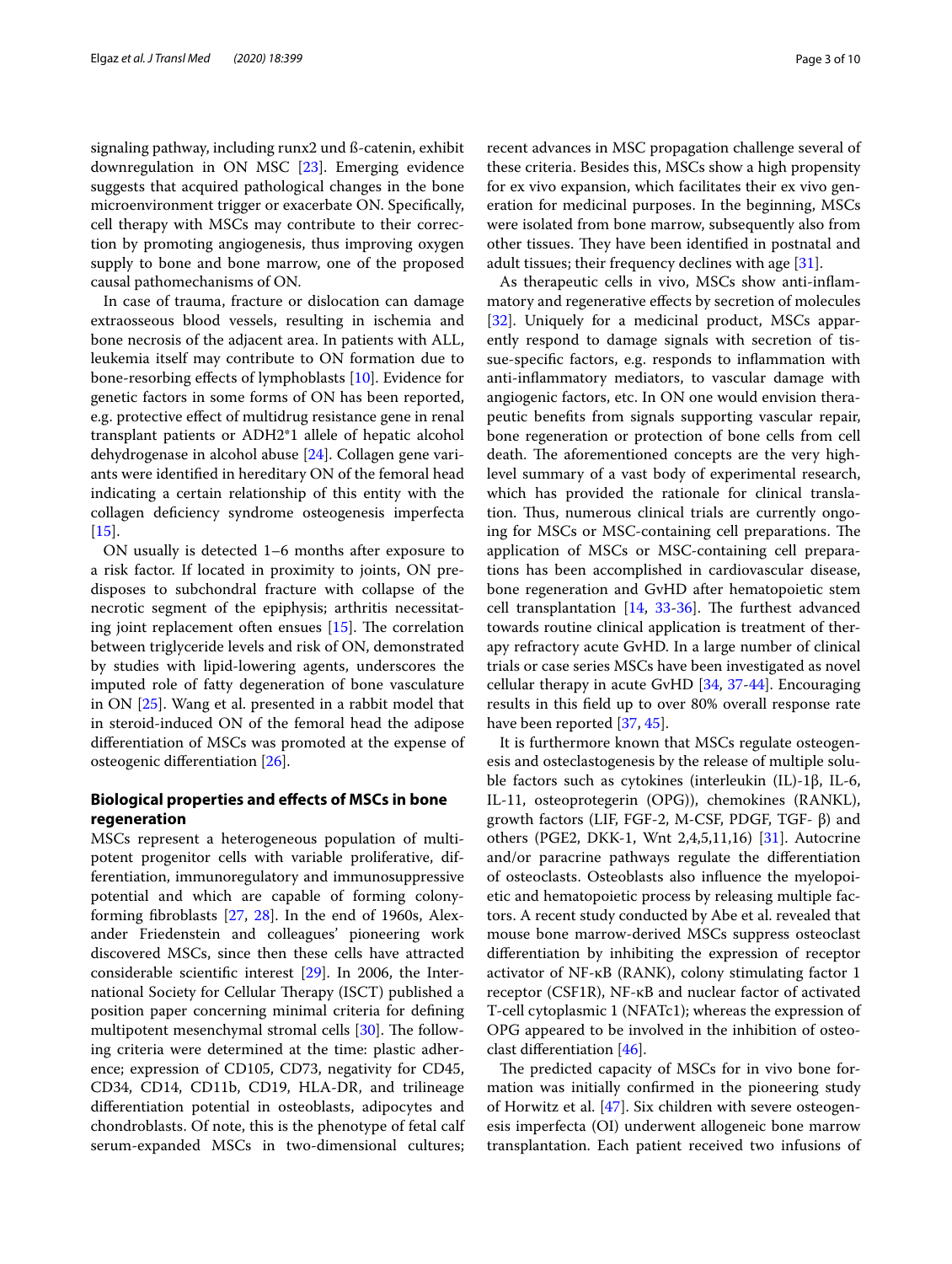donor-derived MSCs (total dose  $2-6 \times 10^6$  /kg). Engraftment in one or more sites could be demonstrated in fve of six patients, in whom acceleration of growth velocity was observed in the first six months after infusion. The presented data indicate that allogeneic MSCs can engraft in genetically defective bone and contribute to new bone (matrix) formation, although whether the few engrafting MSCs were derived from the BM graft or the coadministered culture-expanded isogeneic MSCs could not be answered. In 2005, Le Blanc et al. reported a case of a female fetus with multiple intrauterine fractures, diagnosed as severe OI. In the  $32<sup>nd</sup>$  week of gestation, 3 weeks prior to delivery, the fetus underwent allogeneic HLA-mismatched male fetal MSCs transplantation  $(6.5 \times 10^6 \text{ cells})$ . At nine months of age, donor cell contribution to bone biopsies exhibited, on average, 7.4% whole Y genome fuorescent in situ hybridization (FISH) staining [\[48\]](#page-8-25). What these two reports have in common is that MSCs appear to have diferentiated into bone cells, engrafted and produced bone cell-typical extracellular matrix, but also that MSCs were transplanted into a milieu which is rarefed for endogenous bone cells. Thus, in analogy to severe combined immunodeficiencies where donor immune cells enjoy a selective growth advantage, MSCs may have found a supportive niche in OI bone.

## **Clinical experience with MSCs in the treatment of ON**

The imputed therapeutic role, or mechanism, in ON is controversial, the possibilities of osteoinduction/paracrine activities and integration after diferentiation into bone or blood vessel cells have both been proposed. A limited number of studies were performed to determine the efficacy of therapeutic cell implantation, not all of them with MSC, into necrotic lesions on clinical symptoms and the progression of ON in comparison with other therapeutic procedures (Table [1\)](#page-4-0).

We will frst discuss the very limited body of evidence for use of culture-expanded MSCs in the treatment of ON. Müller et al. were the frst to assess the feasibility and safety of the autologous MSC application during CD in a small patient group  $(n=5)$  [\[14\]](#page-7-10). Starting from a 10 ml bone marrow aspiration, MSCs were selected by plastic adherence and expanded for 3 passages in platelet lysate (PL) enriched culture medium, at which point 31–240 million MSCs were harvested and instilled into the ON lesion in a volume of 3 ml. The authors reported feasibility of auto MSC generation, safety and tolerability of the MSCs, and the impression of a clinical beneft as well as formation of mineralized bone in the necrotic area demonstrated by computed tomography [\[14](#page-7-10)]. Müller et al. favor a "cytokine factory" type therapeutic mechanism of MSCs in ON. Of potential relevance to the outcome, they tested low-oxygen culture conditions for MSCs, under which vascular endothelial-derived growth factor (VEGF) and insulin-like growth factor binding protein (IGFBPs) were elevated [[14](#page-7-10)].

Zhao et al. followed up on the pioneering work of Müller with a randomized prospective trial comparing CD with autologous BM-MSCs combined with CD alone in ON of the femoral head  $[35]$ . The MSCs were mitotically younger, with an ex vivo expansion for only two weeks, and the dose only 1% of that used by Müller et al. 2/53 vs.  $10/44$  ON lesions in the CD + MSC-treated vs. CD-onlytreated progressed; the BMMSC group was also reported to enjoy signifcant improvement in HHS and decrease in volumetric involvement of femoral head. Thus, a patientrelevant beneft from auto-BM-MSCs is suggested.

MSC from a diferent source and a diferent route was applied by Chen and colleagues  $[49]$  $[49]$ . They present a retrospective analysis from a series of nine patients with ON of the femoral head which was treated intra-arterially with human umbilical cord-derived MSCs without CD. A dose of 50–100 million MSCs was injected into the right femoral artery under the hypothesis that the cells would be retained in the ON lesion and there diferentiate into either vascular or bone cells [\[49\]](#page-8-27). At three days postoperation the oxygen delivery index increased, and at 24 months follow-up a signifcant reduction of the size of the necrotic cavity according to MRI was reported, which the authors attribute to the cell therapy. Direct evidence of cell integration or cell-mediated transient or long-term efects was not provided.

More recently, the rationale for use of MSCs in ON has been externally validated in several animal models of ON which confirmed beneficial effects of local MSCs application [[50,](#page-8-28) [51\]](#page-8-29). Allogeneic peripheral blood-derived mesenchymal stem cells from rabbits were transplanted into rabbits with ONFH. After local transplantation, increase in bone density and bone trabeculae was observed [[50\]](#page-8-28).

While the work provided is insufficient to allow definitive conclusions about clinical efficacy of MSCs in ON the published work agrees on its safety: In none of the patients complications or adverse efects of the medicinal product were encountered [\[35](#page-8-26), [52](#page-8-30)[-54\]](#page-8-31).

In addition to this very limited body of work with culture-expanded MSCs, a succession of studies has tested autologous BM-MNCs. Although the bulk of these cells, in fact, more than 99%, are hematopoietic in nature, most of the authors hypothesize that the therapeutic component in bone repair might lie in the MSC compartment [[54](#page-8-31)[-56](#page-9-0)]. However, a role of hematopoietic cells in ON repair cannot be dismissed. Thus, Henrich et al. demonstrate in a critical size bone defect model in the athymic rat that BM-MNC promote bone repair and that this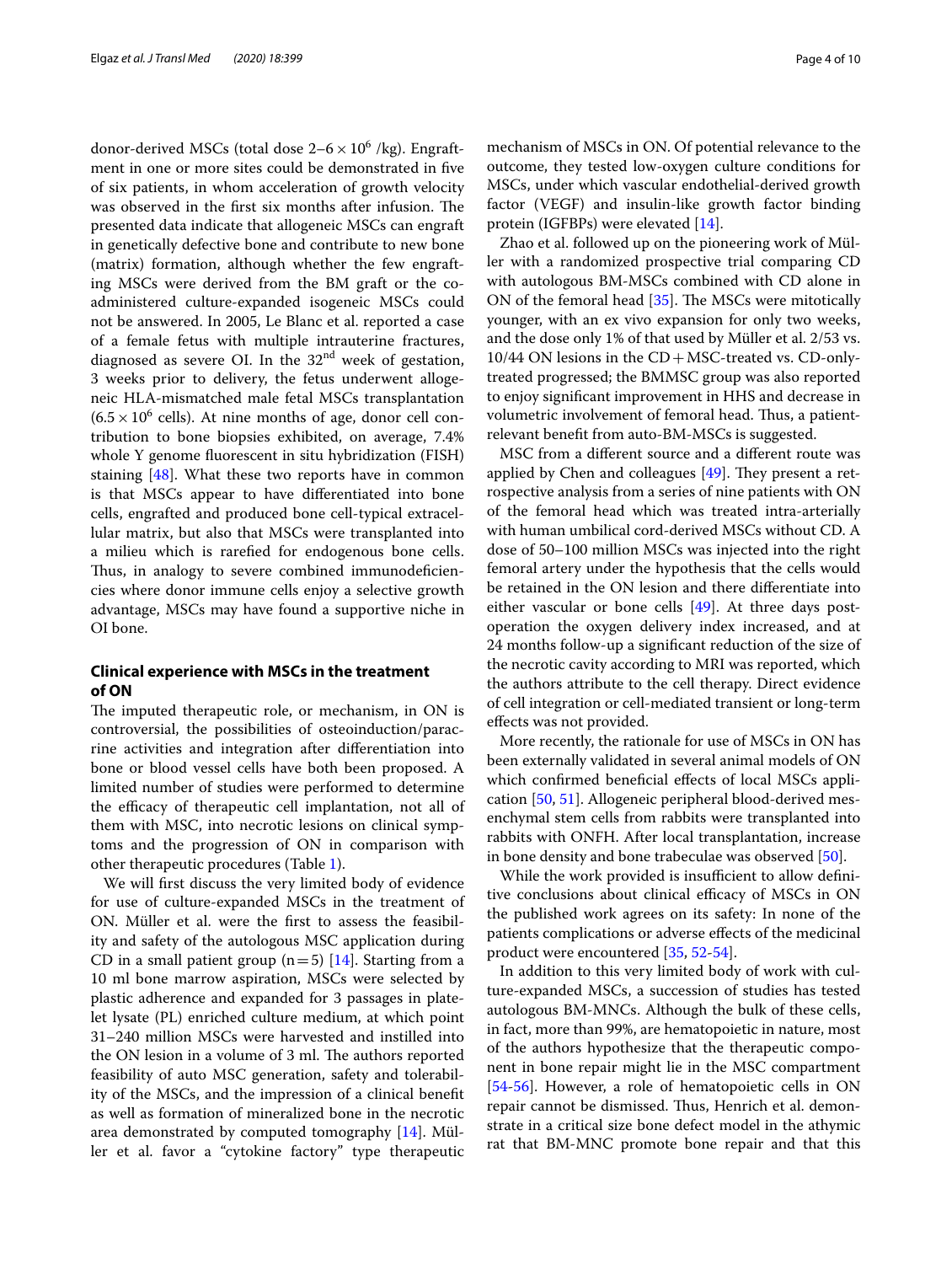<span id="page-4-0"></span>

|                                |                                        | Table 1   Overview of clinical studies on MSC- or auto-BM-MNC therapy in ON                                                                                                                                                                                                                                            |                                              |                                           |                           |                                                                                                                      |                 |                                                                                                                                                        |
|--------------------------------|----------------------------------------|------------------------------------------------------------------------------------------------------------------------------------------------------------------------------------------------------------------------------------------------------------------------------------------------------------------------|----------------------------------------------|-------------------------------------------|---------------------------|----------------------------------------------------------------------------------------------------------------------|-----------------|--------------------------------------------------------------------------------------------------------------------------------------------------------|
| Reference year                 | <b>Diagnosis</b>                       | Intervention/source                                                                                                                                                                                                                                                                                                    | Study design                                 | Cohort                                    | Classification            | Cell dose                                                                                                            | Follow-up       | Results                                                                                                                                                |
| Müller et al. 2008<br>$[14]$   | ONFH+ON of the knee                    | CD + autologous BM<br><b>MSCs</b>                                                                                                                                                                                                                                                                                      | Pilot study                                  | LN<br>$pts =$                             | not specified             | $MSCs$ 31 $\times$ 10 <sup>6</sup><br>$240\times10^6$                                                                | $16 \text{ mo}$ | Clinical improvement, for-<br>mation of mineralized<br>bone in the necrotic<br>area                                                                    |
| Zhao et al. 2012<br>[35]       | <b>ONFH</b>                            | CD ± autologous BM<br><b>MSCs</b>                                                                                                                                                                                                                                                                                      | omized clinical trial<br>Single center rand- | $pts = 100$                               | ARCO IC-IIC               | $MSCs$ $2 \times 10^6$                                                                                               | 60 mo           | improvement of HHS in<br>progressed; significant<br>hips progressed; in CD<br>2 of 53 BMMSC-treated<br>group 10 of 44 hips<br>BMMSC group              |
| Chen et al. 2016<br>[49]       | ONFH (steroid, alcohol,<br>idiopathic) | human umbilical cord-<br>Intra-arterial infusion of<br>derived MSCs                                                                                                                                                                                                                                                    | Retrospective analysis                       | $pts = 9$                                 | ARCO II-Illa              | $MSCs$ 5 $\times$ 10 <sup>6</sup> -1 $\times$ 10 <sup>7</sup>                                                        | $\frac{1}{2}$   | the necrotic volume on<br>MRI 12/24 months after<br>Significant reduction of<br>application                                                            |
| Hernigou et al. 2009<br>$[54]$ | ONFH (steroid, alcohol,<br>g           | CD + reduced volume<br>autologous BM                                                                                                                                                                                                                                                                                   | Single center study                          | hips $=$ 534<br>$pts = 342$               | Steinberg <sub>I-II</sub> | $CFDs 24 \times 10^3$                                                                                                | $8-18y$         | Total hip replacement in<br>94 hips (n = 534); total<br>resolution of ON in 69<br>hips                                                                 |
| Daltro et al. 2015<br>[58]     | ONFH (SCD)                             | CD + autologous<br><b>BMMCs</b>                                                                                                                                                                                                                                                                                        | Phase I/II prospective<br>trial              | $pts = 89$                                | Ficat 0-IIB               | CFU-F 2.7 ± 1.4 × 10 <sup>4</sup> /<br>cells                                                                         | 60 mo           | Significant improvement<br>3.7% no satisfactory<br>in HHS ( $p = 0.0005$ );<br>outcome                                                                 |
| Gangji et al. 2011<br>[55]     | ONFH (steroid, alcohol,<br>idiopathic) | CD ± autologous BMMC                                                                                                                                                                                                                                                                                                   | Controlled double blind<br>pilot study       | BM hips = 13<br>$hips = 24$<br>$pts = 19$ | ARCO <sub>I-II</sub>      | BMMCs 1.9 ± 0.2 × 10 <sup>9</sup> :<br>$-$ CFU 92.6 $\pm$ 22.4 $\times$ 10 <sup>7</sup> .<br>$-CD34+1+0.1%$<br>cells | 60 mo           | stages; significant differ-<br>ence in time to failure<br>pain/joint symptoms<br>Significant reduction in<br>incidence of fractural<br>and reduced the |
| Sen et al<br>2012<br>[56]      | ONFH (traumatic, non-<br>traumatic)    | CD ± autologous BM<br>concentrate                                                                                                                                                                                                                                                                                      | Randomized control<br>study                  | $pts = 40$ Hips $= 51$                    | ARCO I-II                 | $CD34 + 5 \times 10^7$<br>$BMMCS$ 5 $\times$ 10 <sup>8</sup> :                                                       |                 | improvement in HHS<br>Significant clinical                                                                                                             |
| Martin et al<br>2013<br>[53]   | ONFH (steroid, alcohol,<br>idiopathic) | decompression + con-<br><b>BM</b> aspirate<br>Minimally invasive<br>centrated                                                                                                                                                                                                                                          | Retrospective review                         | $hips = 77$                               | Ficat I-II                | not specified                                                                                                        | $17 \text{ mo}$ | relief in 86% of patients<br>(21%); significant pain<br>Progression in 16 hips<br>$(n = 60)$                                                           |
| Civinini et al<br>2012<br>[59] | <b>ONFH</b>                            | concentrate and back-<br>filling with bioceramic<br>CD + autologous BM                                                                                                                                                                                                                                                 | Prospective single<br>center trial           | $hips = 37$<br>$pts = 31$                 | Steinberg IC-IIIA         | not specified                                                                                                        | 20.6 mo         | 86.5%, failure rate 3.3%<br>in pre-collapse group<br>Improvement in HHS;<br>clinical success rate                                                      |
| Pepke et al<br>2016<br>[52]    | Non-traumatic ONFH                     | CD ± autologous BM<br>concentrate                                                                                                                                                                                                                                                                                      | Randomized prospec-<br>tive study            | $hips = 25$<br>$pts = 24$                 | ARCO II                   | $118.9 \pm 15.1 \times 10^{6}$<br>cells/ml<br><b>BMMCs</b>                                                           | 24 mo           | survival rate between<br>No difference in clinical<br>outcome and head<br>both groups                                                                  |
|                                |                                        | ARCO Association Research Circulation Osseous, BM bone marrow, BMMCs bone marrow memorary marrow mesenchymal stromal cells, CD core decompression, CFU colony forming units, HHS<br>Harris Hip Score. MSCs mesenchymal stromal cells. ON osteonecrosis. ONFH ON of femoral head. pts patients. SCD sickle cell disease |                                              |                                           |                           |                                                                                                                      |                 |                                                                                                                                                        |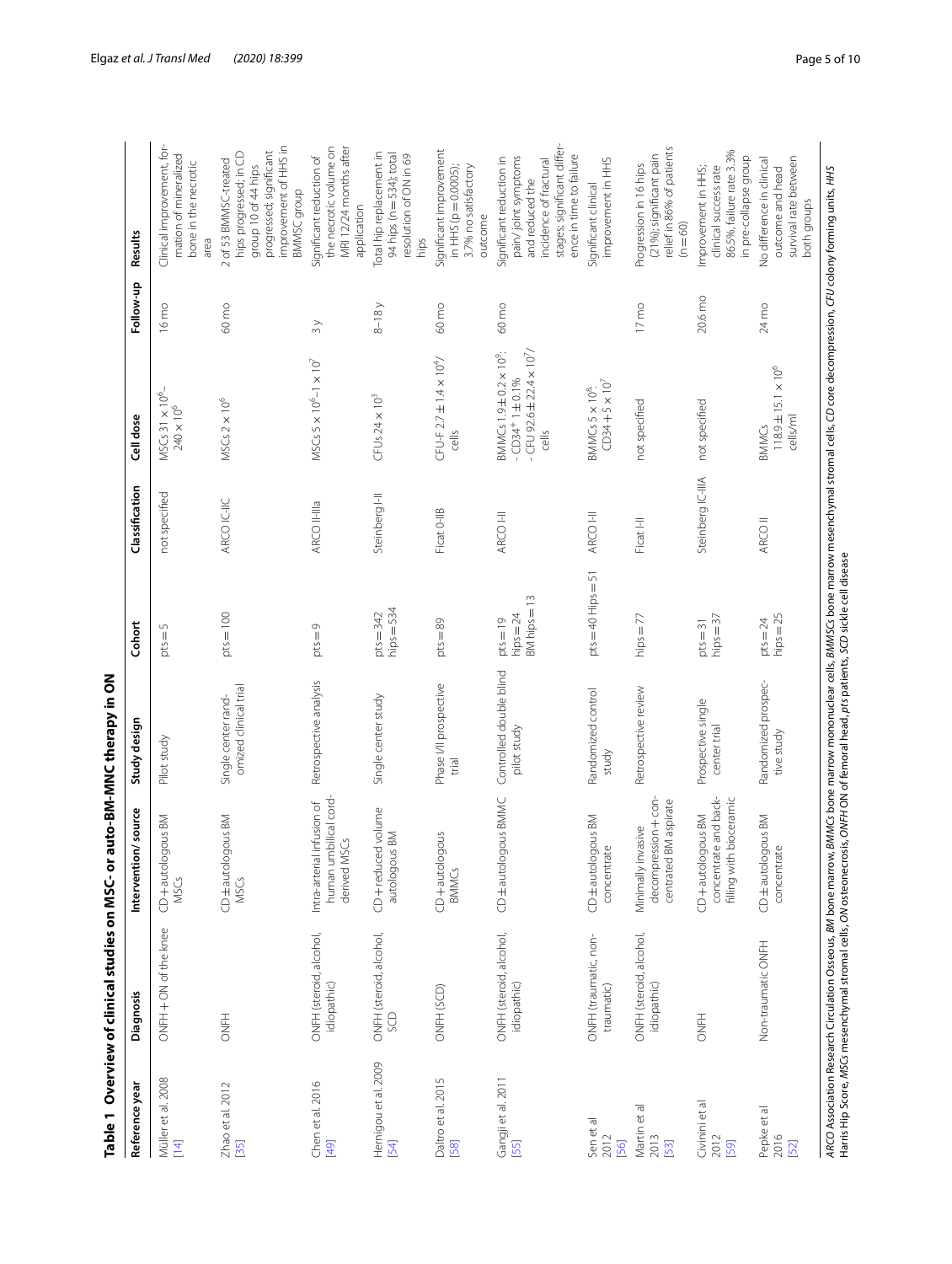therapeutic activity is restricted to a  $CD14+$ , i.e. monocyte/macrophage population, since its depletion abrogated the benefit of BM-MNCs  $[57]$ . The cumulative experience with auto-BM-MNC in ON is summarized below.

Hernigou and colleagues pioneered the clinical application of auto-BM-MNC grafting and CD for ON of the hip between 1990 and 2000 in a large patient cohort [[54\]](#page-8-31). During this period, 342 patients (534 hips) at early stages ON (Steinberg I-II) were treated. The cell therapy product was generated from autologous BM by removing red blood cells and plasma, thus more than 99% of the cells were blood cells, predominantly mature leukocytes but also containing hematopoietic stem cells and some MSCs. These cells were injected into the femoral head lesion after decompression with a trocar. Ninetyfour hips progressed to collapse, necessitating total hip replacement. Total resolution of ON was observed in 69 hips, no control group was investigated. The authors postulated symptomatic hips without collapse as the best indication for their method. Using an essentially similar cell therapy product, Daltro et al. conducted a phase I/ II, non-controlled trial in patients with sickle cell disease (SCD) and ON of the femoral head [\[58\]](#page-9-1). Only 3.7% of the patients  $(n=89)$  failed to achieve satisfactory clinical outcomes, which were defned as improved pain scores. Measured by Harris Hip Score (HHS), signifcant pain relief and disease stabilization were reported at the fnal follow-up after 60 months. In patients with SCD the prevalence of ON is up to 50% with substantial limitation in physical activity. In this study, SCD patients could be treated safely. Disease progression was arrested if treated at early stages, but how much of the outcome is attributable to the cells vs. the CD cannot be answered.

Gangji et al. demonstrated in a controlled double-blind pilot study, also with auto-BM-MNC, with long-term follow-up (60 months), initiated at Erasme Hospital (Bruxelles), a signifcant reduction in time to failure in the bone marrow graft group as well as signifcant improvement in symptomatic complaints. Nineteen patients (24 hips) with early stage ON of the femoral head were evaluated in the trial, 13 hips received implantation of auto-BM-MNC. The bone marrow harvest from the iliac crest was concentrated and implanted into the femoral head. The rate of progression to the fractural stage of ON (ARCO stage 3) was signifcantly reduced in the bone marrow graft group [\[55\]](#page-9-2).

Sen et al. also analyzed the use of auto-BM-MNC with CD in patients with femoral head ON [\[56](#page-9-0)]. Fiftyone ARCO stage I or II osteonecrotic hips in 40 patients were treated in a randomized control trial. Mean HHS in group A (only CD) at the end of 12 months was 76.68, whereas group B (auto-BM-MNC and CD) had a score of 83.65. Mean hip survival was 46.7 weeks in group A and 51.8 weeks in group B, respectively. Both outcomes were significant in favor of auto-BM-MNC ( $p < 0.05$ ). Notably, pre-operative etiologies afected outcome and patients with adverse prognostic features at initial presentation had signifcantly better clinical outcome and hip survival in the auto-BM-MNC treated group.

Martin et al. reported minimally invasive decompression technique concomitant to local injection of concentrated bone marrow and platelet rich plasma  $[53]$  $[53]$ . The procedure was utilized in 77 hips. Hip replacement was required in 16 progressed hips (21%). Sixty patients (86%) experienced signifcant pain relief.

Civinini et al. conducted a prospective, single center trial, which included 37 hips (31 patients) that underwent CD with injection of auto–BM-MNC and backflling with calcium sulphate/calcium bioceramic in the treatment of ON of femoral head [[59\]](#page-9-3). At the fnal follow-up, the HHS was improved, and the radiological imaging showed improvement in 29 hips (78.4%). This overall clinical success was calculated to be 86.5%; for lack of concurrent controls a possible contribution of the cells vs. CD vs. spontaneous improvement cannot be ascertained.

In their controlled study, Pepke et al. reported no difference in clinical outcomes after additional injection of auto-BM-MNC during CD (52). Twenty-four patients were evaluated in randomized, prospective trial during two years after procedure. Over this period, no signifcant diference in head survival rate and no signifcant reduction in the necrotic area volume in both cohorts were observed.

The upshot of these auto-BM-MNC studies appears to be that, while very safe, the added therapeutic beneft over CD alone is at best modest, but also that CD alone does not provide satisfying results.

# **Discussion**

ON is a debilitating disease associated with the risk of collapse and arthroplasty in younger populations followed by poor joint outcomes. Decreased oxygen supply and impaired osteogenic potential of circulating progenitor cells associated with an infammatory microenviron-ment are considered the pathogenic mechanism [\[60](#page-9-5)]. Multipotent MSCs have been investigated in numerous clinical trials thus far, albeit few of them in ON. Particularly, immunoregulatory features have been exploited in the clinical applications [[34,](#page-8-19) [37](#page-8-20)]. With respect to MSCs and bone repair, it is currently unclear, which mechanisms, osteogenetic or osteoinductive, are imputable for therapeutic efects, if any. MSCs are assumed by some to exert osteogenic or angiogenic potential due to their capacity of multilineage diferentiation. Supporting this hypothesis, the pioneering study by Horwitz et al. as well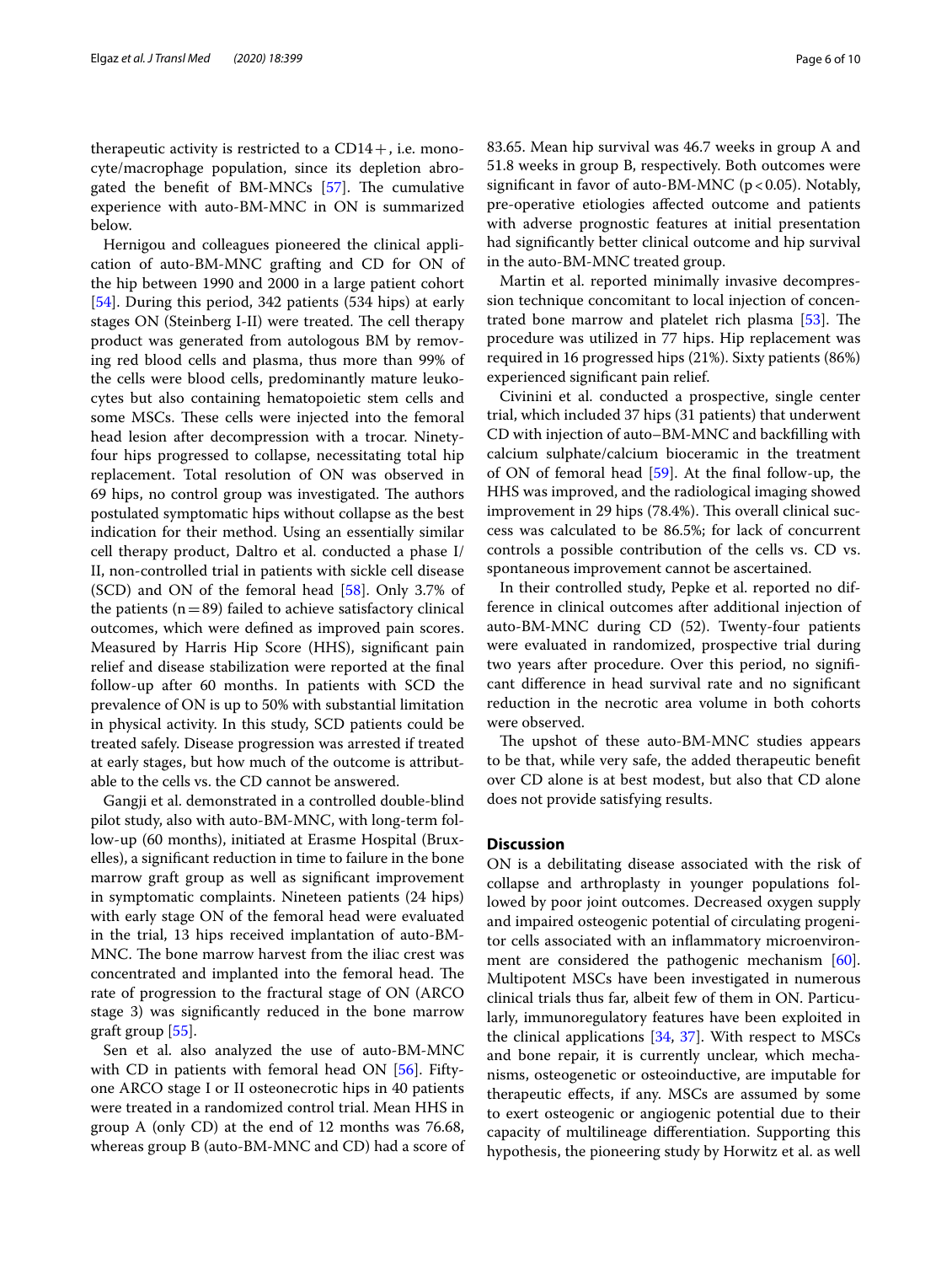as intrauterine transplantation of HLA-mismatched allogeneic MSCs unexpectedly demonstrated their sustained engraftment in bone regeneration [[47,](#page-8-24) [48\]](#page-8-25). On the other hand, several studies indicate that the therapeutic efect subsequently emerges via paracrine mechanisms [[28,](#page-8-12) [61](#page-9-6)]. Beneficial effects by inducing cell proliferation and prevention of cell apoptosis make them suitable for bone tissue engineering  $[62]$  $[62]$ . The secretion of cytokines and growth factors at site of injury are attributed to biological properties of MSCs [\[28\]](#page-8-12). Increasing osteoblasts and capillaries as well as VEGF and BMP-2 expression were observed after MSCs implantation in the necrotic area [[63\]](#page-9-8). Additional research is needed to determine the specifc pharmacological mechanisms. Whatever the mechanism, various clinical trials were conducted to assess feasibility and safety as well as efficacy of MSCs or auto-BM-MNCs in the setting of ON treatment.

The published work on MSCs is too preliminary to support claims of efficacy in ON. Reported results with auto-BM-MNCs, where relevant controls were included, similarly do not provide much confdence about a therapeutic beneft. Recently, an excellent review by one of the pioneers of cell therapy for ON has come forth [\[64](#page-9-9)]. Hernigou analyzed existing challenges in the future for MSC application in ON. Inconsistencies in clinical outcomes might arise due to diferent study protocols, patient characteristics, diferent outcome assessments, lack of standardized cell generation methods and cell dosing  $[33]$  $[33]$ . In some studies, small sample sizes  $(n < 50)$ or selection bias may also afect the fnal results. An insightful paper reviewing use of hematopoietic cells for ON treatment was recently published and comes to essentially similar conclusions as us  $[65]$  $[65]$  $[65]$ . The utilization of cell therapies in ON demonstrated heterogeneity in the choice of cells, cell processing methods, quantitative and qualitative assessment of the cells, technical and surgical methods and cell delivery. The lack of standardization and broad variation produce general interferences and difficulties in reproducibility. Greater benefit could be obtained from investment in blinded, randomized, controlled trials [[65](#page-9-10)]. In order to establish suitable protocols, the efects of concentration and culture based preparatory methods for MSC therapy should be compared [[66\]](#page-9-11).

Taking a more systematic approach than ourselves with this review, Yuan et al. implemented a meta-analysis of seven case–control studies of auto-BM-MNC implantation in the ON treatment of the femoral head  $[12]$  $[12]$ . The cell-therapy group revealed improved clinical results with delayed progression (odds ratio  $(OR) = 0.17$ ; p<0.001), reduced total hip arthroplasty incidence  $(OR=0.3;$  $p$ <0.01) and increased HHS (mean difference=4.76; p<0.01). Similar results were obtained from another meta-analysis done by Wang et al., which included some of the previous studies (overlap) [\[67\]](#page-9-12). However, it should be noted that the comparability of studies is limited because of the large heterogeneity of diferent methods and patients' characteristics, which could infuence the validity of the analysis.

While we lack strong data to address the clinical relevance of the MSC application in ON, some pre-clinical work offers preliminary insight. Rapp et al. reported the superiority of autologous MSCs in a humanized mouse model compared to allogeneic MSCs [\[68\]](#page-9-13). Less bone formation, impaired angiogenesis and reduced expression of osteogenic factor Runx2 were found in mice treated with allogeneic MSCs [\[68](#page-9-13)]. Berner et al. showed in an ovine model similar bone regeneration by autologous and allogeneic MSCs and hypothesized the potential for an off-the-shelf product [[69\]](#page-9-14). Several important caveats of auto-MSCs must be considered in informing the choice of allo vs. auto: Allo-MSCs can be produced off-theshelf and will thus be immediately available, the logistics are also much easier than with auto-MSCs. Possibly more important is the fact that auto-MSCs are generated from patients, thus have been subject to the same agents that caused the ON in the frst place. It is therefore not unreasonable to wonder about the pharmaceutical quality of patient-derived MSCs. To this end, Houdek et al. compared the cellular viability and function as well as ability to multilineage diferentiation of MSCs from ON patients [\[70](#page-9-15)]. MSCs isolated from patients with corticosteroid-induced ON had decreased cellular activity and ability to diferentiate in comparison to control MSCs from healthy donors. These findings could be attributed to chronic steroid exposure leading to preferential differentiation of MSCs into adipose or cartilage tissue. We therefore propose using healthy-donor MSCs generated and tested according to robust, dose-to-dose similarity enforcing protocols. Clearly, rigorous randomized prospective interventional trials based on these issues are currently needed.

Some studies further suggest that earlier intervention with CD may be more efficient in preventing progression and limiting functional impairment [[1,](#page-7-0) [35,](#page-8-26) [53,](#page-8-32) [55](#page-9-2), [58\]](#page-9-1). Accordingly, ON screening of patients with known risk factors (e.g. leukemia, sickle cell disease, systemic lupus erythematosus, prolonged high doses of steroid intake, alcohol abuse) might be benefcial. Markers of bone matrix generation were shown to be sensitive, even quantitative indicators of therapeutic response to therapy with MSCs and should thus reasonably accompany clinical trials [[71\]](#page-9-16). Transplantation of modifed MSCs provides promising efficacy of ON clinical therapy in animal models [[72](#page-9-17)]. Compelling evidence for a role of engineered hepatocyte growth factor secretion by MSCs has been put forth; improved engineered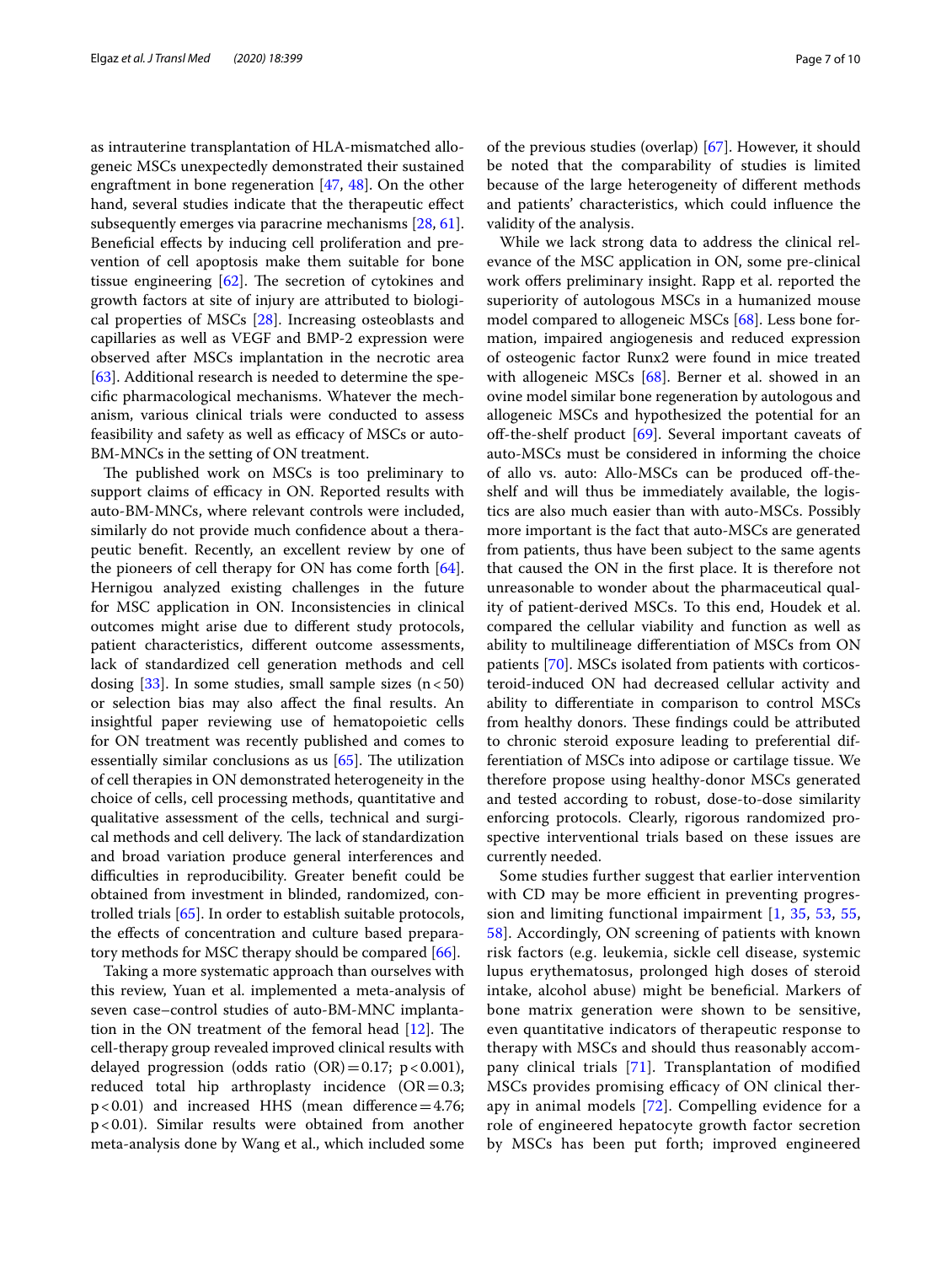MSC persistence by compounding with fbrin glue was shown to improve clinical efficacy in a rabbit model of ON [\[72](#page-9-17)]. Modifed MSCs could, as preliminary data suggest, further improve the therapeutic efficacy of MSCs in ON, but will fnd clinical application only if satisfactory efects cannot be achieved with optimized protocols and primary culture-expanded MSCs.

Meanwhile gene modifcation techniques to overexpress growth factors and transcription factors have been reviewed in small-animal models in order to enhance angiogenesis and osteogenesis [[73](#page-9-18)]. This approach supports preliminary evidence of efficacy; nevertheless, such therapies remain highly experimental.

## **Conclusion**

The aim of this systematic review was to evaluate the application of MSCs in ON. In conclusion, although based on preliminary data throughout, the use of MSCs and BMMNCs in osteonecrotic lesions is very safe. Autologous and allogeneic sources of MSCs have been investigated thus far. The published work on MSCs is preliminary, so that the efficacy in ON is non-definitive, but promising. With regard to the data currently available, further research using auto and allo MSCs in ON, including controls in the framework of randomized trials, is required.

#### **Abbreviations**

ALL: Acute lymphoblastic leukemia; ARCO: Association Research Circulation Osseous; auto BM-MNCs: Autologous bone marrow mononuclear cells; BM: Bone marrow; BMMSCs: Bone marrow mesenchymal stromal cells; CD: Core decompression; CFU: Colony forming units; FISH: Fluorescent in situ hybridization; HHS: Harris Hip Score; ISCT: International Society for Cellular Therapy; GvHD: Graft-versus-host disease; MSCs: Mesenchymal Stromal Cells; ON: Osteonecrosis; ONFH: ON of femoral head; ON MSCs: MSCs of patients with ON; OPG: Osteoprotegerin; SCD: Sickle cell disease.

#### **Acknowledgements**

The authors wish to thank the medical and ancillary staff at the Division for Stem Cell Transplantation, Department for Children and Adolescents, University Hospital Frankfurt for their competent patient care as well as all the colleagues involved in patient care.

#### **Authors' contributions**

All authors read and approved the fnal manuscript.

#### **Funding**

Open Access funding enabled and organized by Projekt DEAL. Not applicable.

# **Availability of data and materials**

Not applicable.

**Ethics approval and consent to participate** Not applicable.

## **Consent for publication**

Not applicable.

#### **Competing interests**

B.H., and B.P. are co-owners of IP for an MSC preparation for which they have received royalties and licensing fees. E.S. declares to have no confict of interest.

#### **Author details**

<sup>1</sup> Department for Children and Adolescents, Division for Stem Cell Transplantation and Immunology, University Hospital Frankfurt, Theodor-Stern-Kai 7, 60590 Frankfurt am Main, Germany.<sup>2</sup> Institute of Transfusion Medicine and Immunohematology, and German Red Cross Blood Center Baden-Württemberg-Hessen, Goethe University, Frankfurt am Main, Germany.

Received: 18 May 2020 Accepted: 10 October 2020<br>Published online: 20 October 2020

#### **References**

- <span id="page-7-0"></span>1. Hernigou P, Trousselier M, Roubineau F, Bouthors C, Chevallier N, Rouard H, et al. Stem cell therapy for the treatment of hip osteonecrosis: a 30-year review of progress. Clin Orthop Surg. 2016;8(1):1–8.
- <span id="page-7-1"></span>2. Rackwitz L, Eden L, Reppenhagen S, Reichert JC, Jakob F, Walles H, et al. Stem cell- and growth factor-based regenerative therapies for avascular necrosis of the femoral head. Stem Cell Res Ther. 2012;3(1):7.
- <span id="page-7-2"></span>3. Aoyama T, Goto K, Kakinoki R, Ikeguchi R, Ueda M, Kasai Y, et al. An exploratory clinical trial for idiopathic osteonecrosis of femoral head by cultured autologous multipotent mesenchymal stromal cells augmented with vascularized bone grafts. Tissue Eng Part B Rev. 2014;20(4):233–42.
- <span id="page-7-3"></span>4. Shah KN, Racine J, Jones LC, Aaron RK. Pathophysiology and risk factors for osteonecrosis. Curr Rev Musculoskelet Med. 2015;8(3):201–9.
- <span id="page-7-4"></span>5. Seibel NL, Steinherz PG, Sather HN, Nachman JB, Delaat C, Ettinger LJ, et al. Early postinduction intensifcation therapy improves survival for children and adolescents with high-risk acute lymphoblastic leukemia: a report from the Children's Oncology Group. Blood. 2008;111(5):2548–55.
- 6. Kadan-Lottick NS, Dinu I, Wasilewski-Masker K, Kaste S, Meacham LR, Mahajan A, et al. Osteonecrosis in adult survivors of childhood cancer: a report from the childhood cancer survivor study. J Clin Oncol. 2008;26(18):3038–45.
- 7. Kawedia JD, Kaste SC, Pei D, Panetta JC, Cai X, Cheng C, et al. Pharmacokinetic, pharmacodynamic, and pharmacogenetic determinants of osteonecrosis in children with acute lymphoblastic leukemia. Blood. 2011;117(8):2340–7 (**quiz 556**).
- <span id="page-7-5"></span>8. Mattano LA Jr, Sather HN, Trigg ME, Nachman JB. Osteonecrosis as a complication of treating acute lymphoblastic leukemia in children: a report from the Children's Cancer Group. J Clin Oncol. 2000;18(18):3262–72.
- <span id="page-7-6"></span>9. te Winkel ML, Appel IM, Pieters R, van den Heuvel-Eibrink MM. Impaired dexamethasone-related increase of anticoagulants is associated with the development of osteonecrosis in childhood acute lymphoblastic leukemia. Haematologica. 2008;93(10):1570–4.
- <span id="page-7-7"></span>10. Kunstreich M, Kummer S, Laws HJ, Borkhardt A, Kuhlen M. Osteonecrosis in children with acute lymphoblastic leukemia. Haematologica. 2016;101(11):1295–305.
- <span id="page-7-8"></span>11. Kuhlen M, Kunstreich M, Krull K, Meisel R, Borkhardt A. Osteonecrosis in children and adolescents with acute lymphoblastic leukemia: a therapeutic challenge. Blood Adv. 2017;1(14):981–94.
- <span id="page-7-9"></span>12. Yuan HF, Zhang J, Guo CA, Yan ZQ. Clinical outcomes of osteonecrosis of the femoral head after autologous bone marrow stem cell implantation: a meta-analysis of seven case-control studies. Clinics (Sao Paulo). 2016;71(2):110–3.
- 13. Gangji V, Hauzeur JP, Matos C, De Maertelaer V, Toungouz M, Lambermont M. Treatment of osteonecrosis of the femoral head with implantation of autologous bone-marrow cells. A pilot study. J Bone Joint Surg Am. 2004;86(6):1153–60.
- <span id="page-7-10"></span>14. Muller I, Vaegler M, Holzwarth C, Tzaribatchev N, Pfster SM, Schutt B, et al. Secretion of angiogenic proteins by human multipotent mesenchymal stromal cells and their clinical potential in the treatment of avascular osteonecrosis. Leukemia. 2008;22(11):2054–61.
- <span id="page-7-11"></span>15. Lafforgue P. Pathophysiology and natural history of avascular necrosis of bone. Joint Bone Spine. 2006;73(5):500–7.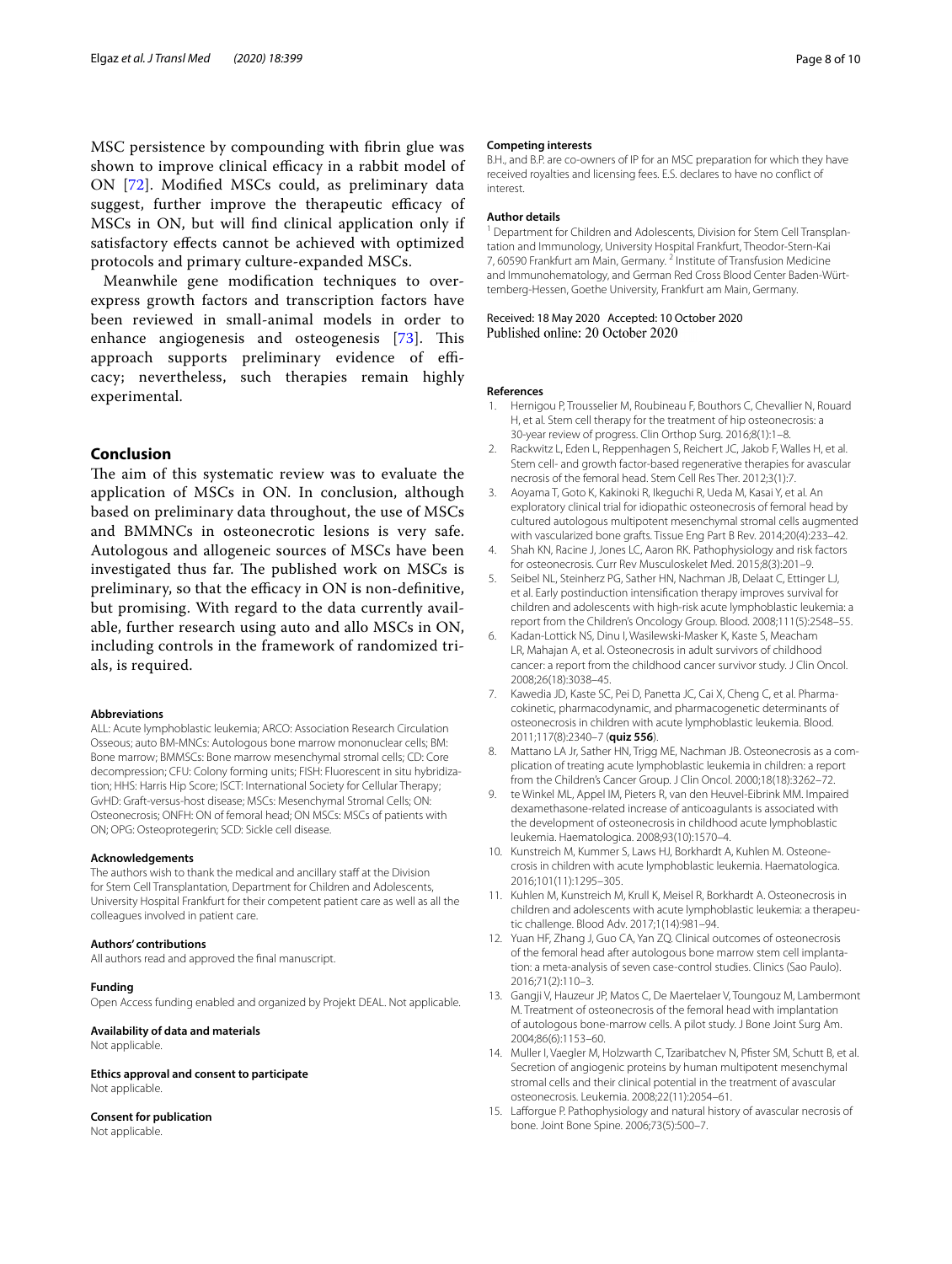- <span id="page-8-0"></span>16. Krenn V, Waldstein W, Najm A, Perino G, Gaulke R. Histopathological classifcation principles of rheumatic joint diseases: contribution of pathology to the diagnosis. Orthopade. 2018;47(11):939–46.
- <span id="page-8-1"></span>17. Yin L, Li YB, Wang YS. Dexamethasone-induced adipogenesis in primary marrow stromal cell cultures: mechanism of steroid-induced osteonecrosis. Chin Med J (Engl). 2006;119(7):581–8.
- <span id="page-8-2"></span>18. Weinstein RS, Nicholas RW, Manolagas SC. Apoptosis of osteocytes in glucocorticoid-induced osteonecrosis of the hip. J Clin Endocrinol Metab. 2000;85(8):2907–12.
- <span id="page-8-3"></span>19. Ciapetti G, Granchi D, Fotia C, Savarino L, Dallari D, Del Piccolo N, et al. Efects of hypoxia on osteogenic diferentiation of mesenchymal stromal cells used as a cell therapy for avascular necrosis of the femoral head. Cytotherapy. 2016;18(9):1087–99.
- <span id="page-8-4"></span>20. Hufman KM, Bowers JR, Dailiana Z, Huebner JL, Urbaniak JR, Kraus VB. Synovial fuid metabolites in osteonecrosis. Rheumatology (Oxford). 2007;46(3):523–8.
- <span id="page-8-5"></span>21. Kim HK, Bian H, Aya-ay J, Garces A, Morgan EF, Gilbert SR. Hypoxia and HIF-1alpha expression in the epiphyseal cartilage following ischemic injury to the immature femoral head. Bone. 2009;45(2):280–8.
- <span id="page-8-6"></span>22. Gillet C, Dalla Valle A, Gaspard N, Spruyt D, Vertongen P, Lechanteur J, et al. Osteonecrosis of the femoral head: lipotoxicity exacerbation in MSC and modifcations of the bone marrow fuid. Endocrinology. 2017;158(3):490–502.
- <span id="page-8-7"></span>23. Huang L, Wang Y, Jiang Y, Wu Y, Hu C, Ouyang H. High levels of GSK-3beta signalling reduce osteogenic diferentiation of stem cells in osteonecrosis of femoral head. J Biochem. 2018;163(3):243–51.
- <span id="page-8-8"></span>24. Chao YC, Wang SJ, Chu HC, Chang WK, Hsieh TY. Investigation of alcohol metabolizing enzyme genes in Chinese alcoholics with avascular necrosis of hip joint, pancreatitis and cirrhosis of the liver. Alcohol Alcohol. 2003;38(5):431–6.
- <span id="page-8-9"></span>25. Motomura G, Yamamoto T, Miyanishi K, Kondo K, Hirota Y, Iwamoto Y. Risk factors for developing osteonecrosis after prophylaxis in steroid-treated rabbits. J Rheumatol. 2008;35(12):2391–4.
- <span id="page-8-10"></span>26. Wang T, Teng S, Zhang Y, Wang F, Ding H, Guo L. Role of mesenchymal stem cells on diferentiation in steroid-induced avascular necrosis of the femoral head. Exp Ther Med. 2017;13(2):669–75.
- <span id="page-8-11"></span>27. Le Blanc K, Mougiakakos D. Multipotent mesenchymal stromal cells and the innate immune system. Nat Rev Immunol. 2012;12(5):383–96.
- <span id="page-8-12"></span>28. Doorn J, Moll G, Le Blanc K, van Blitterswijk C, de Boer J. Therapeutic applications of mesenchymal stromal cells: paracrine effects and potential improvements. Tissue Eng Part B Rev. 2012;18(2):101–15.
- <span id="page-8-13"></span>29. Friedenstein AJ, Petrakova KV, Kurolesova AI, Frolova GP. Heterotopic of bone marrow. Analysis of precursor cells for osteogenic and hematopoietic tissues. Transplantation. 1968;6(2):230–47.
- <span id="page-8-14"></span>30. Dominici M, Le Blanc K, Mueller I, Slaper-Cortenbach I, Marini F, Krause D, et al. Minimal criteria for defning multipotent mesenchymal stromal cells. The International Society for Cellular Therapy position statement. Cytotherapy. 2006;8(4):315–7.
- <span id="page-8-15"></span>31. Fernandez Vallone VB, Romaniuk MA, Choi H, Labovsky V, Otaegui J, Chasseing NA. Mesenchymal stem cells and their use in therapy: what has been achieved? Diferentiation. 2013;85(1–2):1–10.
- <span id="page-8-16"></span>32. Kuci S, Henschler R, Muller I, Biagi E, Meisel R. Basic biology and clinical application of multipotent mesenchymal stromal cells: from bench to bedside. Stem Cells Int. 2012;2012:185943.
- <span id="page-8-17"></span>33. Kuci Z, Bonig H, Kreyenberg H, Bunos M, Jauch A, Janssen JW, et al. Mesenchymal stromal cells from pooled mononuclear cells of multiple bone marrow donors as rescue therapy in pediatric severe steroidrefractory graft-versus-host disease: a multicenter survey. Haematologica. 2016;101(8):985–94.
- <span id="page-8-19"></span>34. Le Blanc K, Frassoni F, Ball L, Locatelli F, Roelofs H, Lewis I, et al. Mesenchymal stem cells for treatment of steroid-resistant, severe, acute graftversus-host disease: a phase II study. Lancet. 2008;371(9624):1579–86.
- <span id="page-8-26"></span>35. Zhao D, Cui D, Wang B, Tian F, Guo L, Yang L, et al. Treatment of early stage osteonecrosis of the femoral head with autologous implantation of bone marrow-derived and cultured mesenchymal stem cells. Bone. 2012;50(1):325–30.
- <span id="page-8-18"></span>36. Bartolucci J, Verdugo FJ, Gonzalez PL, Larrea RE, Abarzua E, Goset C, et al. Safety and Efficacy of the Intravenous Infusion of Umbilical Cord Mesenchymal Stem Cells in Patients With Heart Failure: A Phase 1/2 Randomized Controlled Trial (RIMECARD Trial [Randomized Clinical Trial of Intravenous

Infusion Umbilical Cord Mesenchymal Stem Cells on Cardiopathy]). Circ Res. 2017;121(10):1192–204.

- <span id="page-8-20"></span>37. Bader P, Kuci Z, Bakhtiar S, Basu O, Bug G, Dennis M, et al. Efective treatment of steroid and therapy-refractory acute graft-versus-host disease with a novel mesenchymal stromal cell product (MSC-FFM). Bone Marrow Transplant. 2018.
- 38. Salmenniemi U, Itala-Remes M, Nystedt J, Putkonen M, Niittyvuopio R, Vettenranta K, et al. Good responses but high TRM in adult patients after MSC therapy for GvHD. Bone Marrow Transplant. 2017;52(4):606–8.
- 39. Dotoli GM, De Santis GC, Orellana MD, de Lima PK, Caruso SR, Fernandes TR, et al. Mesenchymal stromal cell infusion to treat steroid-refractory acute GvHD III/IV after hematopoietic stem cell transplantation. Bone Marrow Transplant. 2017;52(6):859–62.
- 40. von Dalowski F, Kramer M, Wermke M, Wehner R, Rollig C, Alakel N, et al. Mesenchymal stromal cells for treatment of acute steroid-refractory graft versus host disease: clinical responses and long-term outcome. Stem Cells. 2016;34(2):357–66.
- 41. Kurtzberg J, Prockop S, Teira P, Bittencourt H, Lewis V, Chan KW, et al. Allogeneic human mesenchymal stem cell therapy (remestemcel-L, Prochymal) as a rescue agent for severe refractory acute graft-versushost disease in pediatric patients. Biol Blood Marrow Transplant. 2014;20(2):229–35.
- 42. Introna M, Lucchini G, Dander E, Galimberti S, Rovelli A, Balduzzi A, et al. Treatment of graft versus host disease with mesenchymal stromal cells: a phase I study on 40 adult and pediatric patients. Biol Blood Marrow Transplant. 2014;20(3):375–81.
- 43. Ball LM, Bernardo ME, Roelofs H, van Tol MJ, Contoli B, Zwaginga JJ, et al. Multiple infusions of mesenchymal stromal cells induce sustained remission in children with steroid-refractory, grade III-IV acute graft-versus-host disease. Br J Haematol. 2013;163(4):501–9.
- <span id="page-8-21"></span>44. Resnick IB, Barkats C, Shapira MY, Stepensky P, Bloom AI, Shimoni A, et al. Treatment of severe steroid resistant acute GVHD with mesenchymal stromal cells (MSC). Am J Blood Res. 2013;3(3):225–38.
- <span id="page-8-22"></span>45. Bonig H, Kuci Z, Kuci S, Bakhtiar S, Basu O, Bug G, et al. Children and Adults with Refractory Acute Graft-versus-Host Disease Respond to Treatment with the Mesenchymal Stromal Cell Preparation "MSC-FFM"- Outcome Report of 92 Patients. Cells. 2019;8:12.
- <span id="page-8-23"></span>46. Abe T, Sumi K, Kunimatsu R, Oki N, Tsuka Y, Nakajima K, et al. The efect of mesenchymal stem cells on osteoclast precursor cell diferentiation. J Oral Sci. 2018;61(1):30–5.
- <span id="page-8-24"></span>47. Horwitz EM, Gordon PL, Koo WK, Marx JC, Neel MD, McNall RY, et al. Isolated allogeneic bone marrow-derived mesenchymal cells engraft and stimulate growth in children with osteogenesis imperfecta: implications for cell therapy of bone. Proc Natl Acad Sci USA. 2002;99(13):8932–7.
- <span id="page-8-25"></span>48. Le Blanc K, Gotherstrom C, Ringden O, Hassan M, McMahon R, Horwitz E, et al. Fetal mesenchymal stem-cell engraftment in bone after in utero transplantation in a patient with severe osteogenesis imperfecta. Transplantation. 2005;79(11):1607–14.
- <span id="page-8-27"></span>49. Chen C, Qu Z, Yin X, Shang C, Ao Q, Gu Y, et al. Efficacy of umbilical cord-derived mesenchymal stem cell-based therapy for osteonecrosis of the femoral head: a three-year follow-up study. Mol Med Rep. 2016;14(5):4209–15.
- <span id="page-8-28"></span>50. Fu Q, Tang NN, Zhang Q, Liu Y, Peng JC, Fang N, et al. Preclinical study of cell therapy for osteonecrosis of the femoral head with allogenic peripheral blood-derived mesenchymal stem cells. Yonsei Med J. 2016;57(4):1006–15.
- <span id="page-8-29"></span>51. Kaibuchi N, Iwata T, Yamato M, Okano T, Ando T. Multipotent mesenchymal stromal cell sheet therapy for bisphosphonate-related osteonecrosis of the jaw in a rat model. Acta Biomater. 2016;42:400–10.
- <span id="page-8-30"></span>52. Pepke W, Kasten P, Beckmann NA, Janicki P, Egermann M. Core decompression and autologous bone marrow concentrate for treatment of femoral head osteonecrosis: a randomized prospective study. Orthop Rev (Pavia). 2016;8(1):6162.
- <span id="page-8-32"></span>53. Martin JR, Houdek MT, Sierra RJ. Use of concentrated bone marrow aspirate and platelet rich plasma during minimally invasive decompression of the femoral head in the treatment of osteonecrosis. Croat Med J. 2013;54(3):219–24.
- <span id="page-8-31"></span>54. Hernigou P, Poignard A, Zilber S, Rouard H. Cell therapy of hip osteonecrosis with autologous bone marrow grafting. Indian J Orthop. 2009;43(1):40–5.